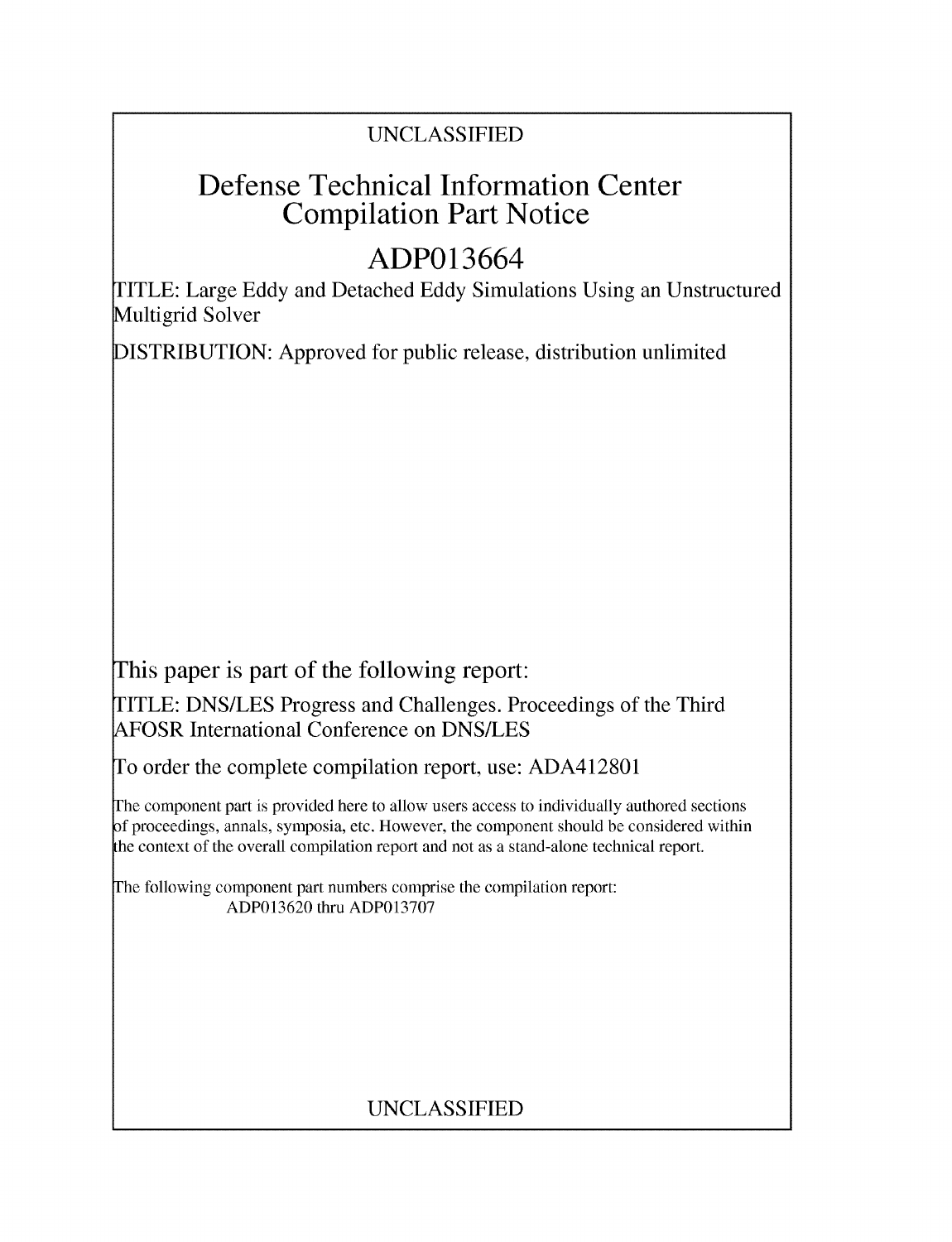## LARGE EDDY **AND DETACHED** EDDY SIMULATIONS **USING AN UNSTRUCTURED** MULTIGRID SOLVER

DIMITRI **J.** MAVRIPLIS *ICASE NASA Langley Research Center,* Hampton, *VA, USA* JUAN PELAEZ Department *of Aerospace* Engineering Old Dominion *University, Norfolk, VA, USA* AND

OSAMA KANDIL Department *of Aerospace* Engineering Old Dominion *University, Norfolk, VA, USA*

## 1. Introduction

This work is concerned with the development of an efficient parallel Large Eddy Simulation (LES) and Detached Eddy Simulation (DES) capability using unstructured meshes. The advantages of unstructured meshes include flexible modeling of complex geometries, adaptive meshing capabilities, and homogeneous data structures well suited for massively parallel computer architectures. On the other hand, unstructured mesh techniques require additional computer resources as compared to cartesian or structured mesh methods, and the achievable accuracy of the particular unstructured mesh discretization must be carefully considered. The approach developed in this work is based on an existing steady-state unstructured mesh solver which relies on agglomeration multigrid for rapid convergence and has been shown to scale well on inexpensive personal computer (PC) clusters as well as on massively parallel supercomputers using thousands of processors [1]. A vertex-based discretization is used, where the flow variables are stored at the vertices of the mesh, and a single edge-based data structure capable of handling combinations of tetrahedra, hexahedra, prism and pyramids is employed. Spatial discretization is achieved through a central-difference control-volume formulation with scaled matrix-based artificial dissipation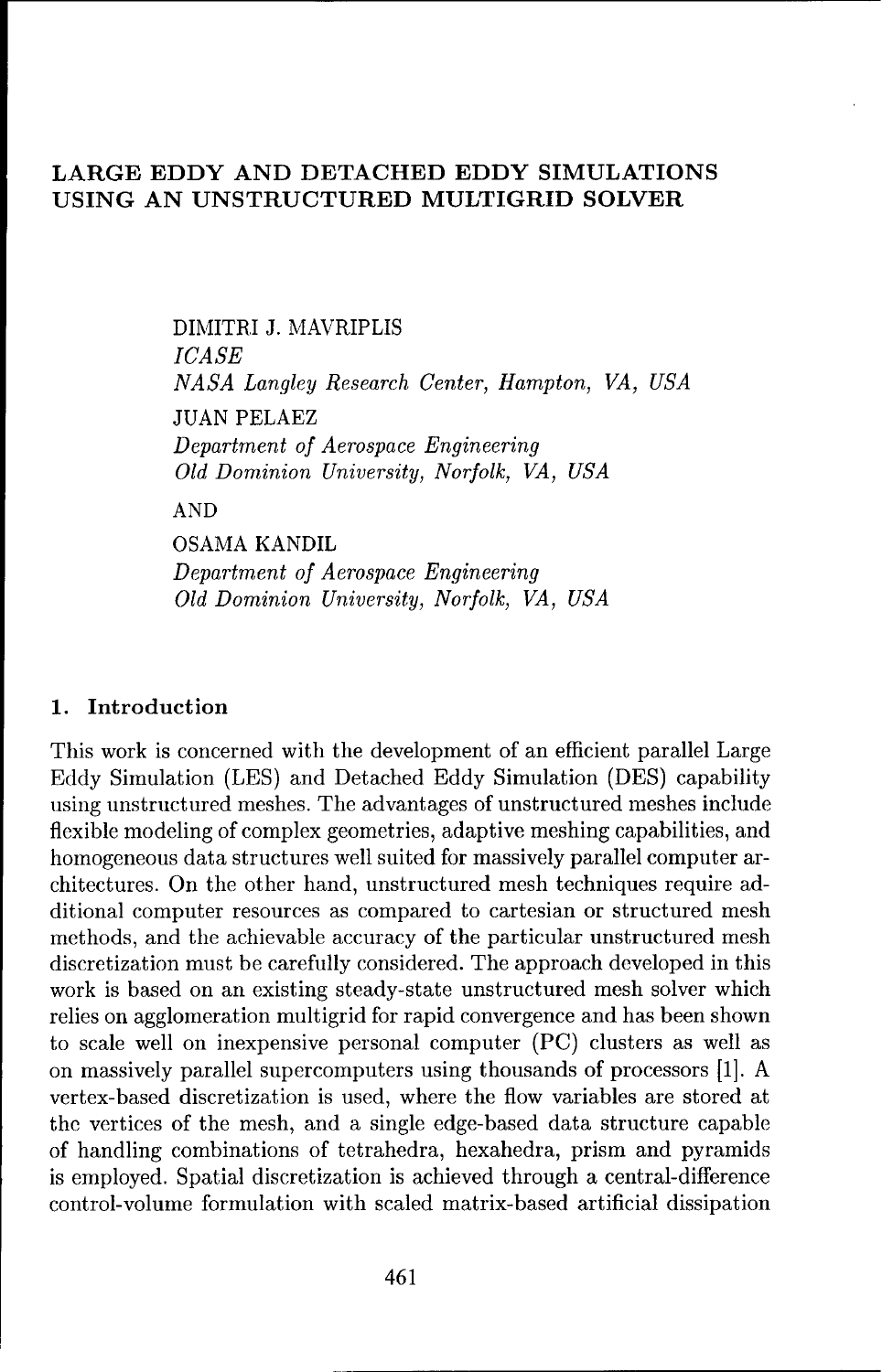derived from an upwind Roe-Rieman solver. This discretization is secondorder accurate in space. The baseline steady-state solver is extended to an unsteady Reynolds-Averaged Navier-Stokes (URANS) solver, using a second-order accurate three-point backwaxds difference time discretization [2]. At each physical time-step, the parallel agglomeration multigrid algorithm is employed to drive the non-linear (unsteady) residual to convergence. The agglomeration algorithm automatically constructs coarse levels in a pre-processing phase, based on the graph of the original fine grid. A preconditioned multi-stage iterative scheme is then used on each grid level to drive the multigrid algorithm. Jacobi (point-wise) preconditioning is used in isotropic regions of the grid, while line preconditioning is used in highly stretched regions of the grid such as near walls where high grid stretching is required to resolve thin boundary layers [3]. The steady and unsteady RANS solver employs the one equation turbulence model of Spalart and Allmaras [4]. The extension from RANS to LES and DES is achieved through the modification of the length scale definition  $d$  in the Spalart-Allmaras turbulence model. In the original model,  $d$  is taken as the distance at a given grid point to the closest wall. In the DES extension proposed by Spalart [5], this length scale is replaced by:

$$
d_{DES} = min(d, C_{DES}, \Delta x) \tag{1}
$$

where  $d$  represents the original closest-wall length scale,  $C_{DES}$  represents a model constant taken as 0.65, and  $\Delta x$  represents a measure of the local grid spacing. For unstructured meshes,  $\Delta x$  is taken as the maximum edge length touching a given vertex. In regions far removed from walls, this modification to the turbulence model emulates a simple Smagorinsky model for LES, while reverting in a smooth manner to the well-established Spalart-Allmaras RANS model in near wall boundary-layer regions.

The resulting solution methodology is nominally second-order accurate in space and in time. We avoid the construction of higher-order accurate spatial operators in order to be able to retain all the discretization, solution, and parallelization techniques previously developed in the steady-state solver context. However, extra care must be taken to avoid excessive numerical diffusion from the second-order discretization from dominating the turbulence eddy viscosity levels in LES regions. With this in mind, the individual convective and numerical dissipative terms of the discretization are evaluated separately, and a (constant) scaling factor is applied to the dissipative terms which provides the option for reducing these terms from their nominal values obtained when the scheme is written as an upwind Roe-Rieman solver.

The agglomeration multigrid algorithm, which is used here as a nonlinear implicit solver in time, removes any stability restrictions on the per-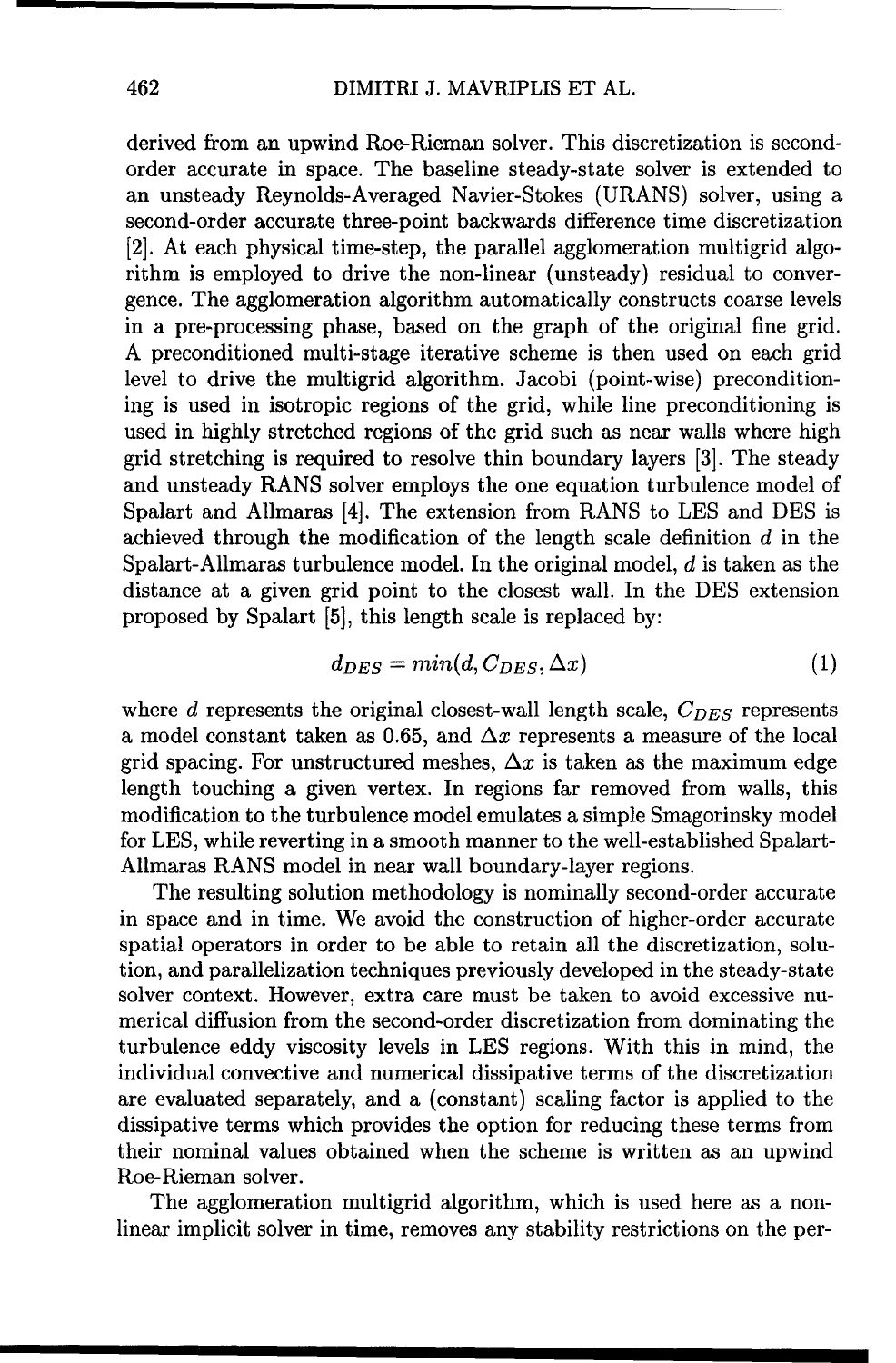missible time-step size, thus allowing the time-step choice to be determined solely by accuracy considerations. While the desirable time-step size in LES regions may be small enough to obviate the need for a fully implicit solver, in the DES mode very high Courant numbers will almost always be encountered in boundary layer regions, where the solver reverts to a RANS behavior, thus making the availability of an implicit solver essential.

In the following sections, the solver is validated first in unsteady RANS mode for the flow over a circular cylinder. Validation in the LES regime is then undertaken by computing the decay of isotropic turbulence in a periodic box. Finally, the flow over a sphere is simulated in DES mode and compared with experiment and with an equivalent simulation using the solver in an unsteady RANS mode.

## 2. Unsteady RANS Flow Over a Circular Cylinder

The flow around a circular cylinder is a well- known case, which has been widely studied computationally and experimentally. This case is used as the basis for validation of the unsteady RANS solver, and for assessing grid resolution and time-step requirements for accurately predicting the vortex shedding frequency observed in the cylinder flow. Two different meshes of 252,000 and 631,000 grid points and three different time-steps of 0.5, 0.25 and 0.1 were used. The time-step is non-dimensionalized as  $t = t_0 U_{inf}/d$ where d is diameter of the cylinder and  $U_{inf}$  is the freestream velocity.

The one equation Spalart-Allmaras turbulence model [4] was used for all calculations in fully turbulent mode. In all cases the agglomeration multigrid strategy was used with four levels. The Mach number is 0.2 and the Reynolds number is 1200 for this case. All runs were performed in parallel using 16 processors of an Intel 500 MHz Pentium III PC cluster.

The computational domain in the plane normal to the cylinder span has an aspect ratio of 1 and a side length of 100 cylinder diameters. A span of two cylinder diameters is employed, and inviscid (slip velocity) boundary conditions are applied at the end-walls.

Table 1 shows the Strouhal Numbers computed for each mesh and each time-step of the cylinder flow simulations. Convergence is achieved as the time-step is reduced and the mesh size increased. A second-order accurate convergence behavior is observed as the time-step is reduced, validating the accuracy of the three-point backwards difference scheme used to discretize the time-step. From the smallest time step results, the solution can be seen to be grid converged, at least with respect to the prediction of the vortex shedding frequency. The computed Strouhal number compares very well to the experimental value of  $St = 0.21$ .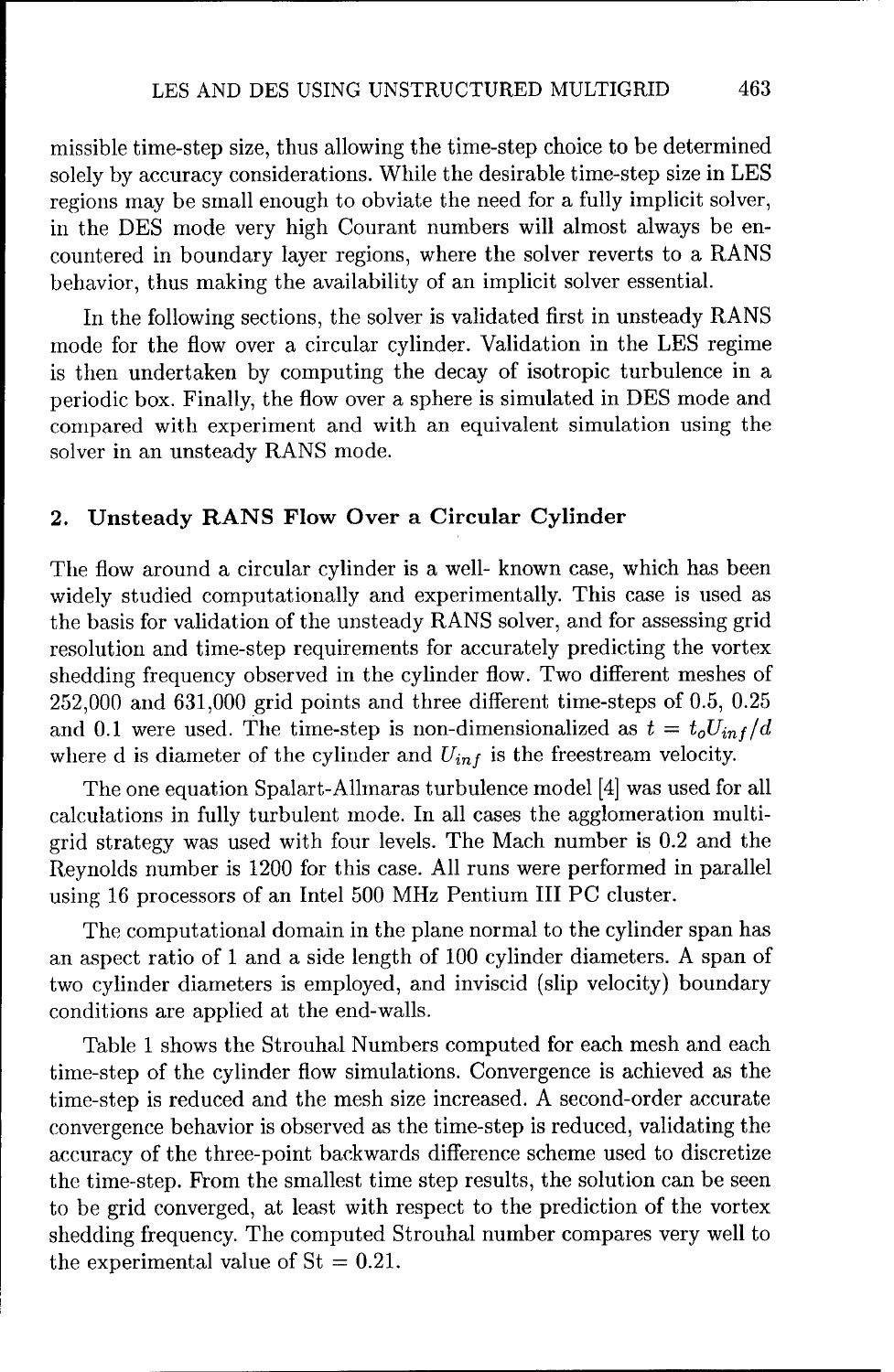#### 464 DIMITRI J. MAVRIPLIS ET AL.

#### 3. LES Simulation of Isotropic Decaying Turbulence

In order to validate the solver in the LES mode, the simulation of decaying homogeneous isotropic turbulence is computed and the energy spectra of the flow field are compared with experimental results from Comte-Bellot and Corrsin [6]. Strelets [7] has performed similar computations which were used to calibrate the value of the  $C_{DES}$  model constant. In the present work, we are mainly concerned with assessing the impact of numerical dissipation on solution accuracy, since the scheme is only second-order accurate. Therefore, the value of  $C_{DES}$  is held constant at 0.65 for all computations, which is the value recommended by Strelets [7]. Artificial dissipation levels are varied by prescribing different values of the dissipation scaling parameter, and by varying the grid resolution. In addition, simulations with and without the turbulence model eddy viscosity are performed to assess the effect of the turbulence model on overall solution accuracy, and to determine whether the the levels of eddy viscosity dominate the artificial dissipation.

The computational domain consists of a cube with periodic boundary conditions. Because no wall regions are present, the DES model operates in the LES mode throughout the domain regardless of grid resolution. Computations axe performed on a coarse and a fine grid, which are constructed as unstructured cartesian grids with 32 and 64 hexahedral cells, respectively, in each dimension of the cubic domain.

In order to compare with the experimental values from [6], the flow field in the computational domain must be initialized as a solenoidal field with a prescribed energy spectrum corresponding to that measured at the initial test section in the experiments (up to the cutoff value of the wave number corresponding to the grid size). The initial eddy viscosity field must then be obtained by preconverging the turbulence model with the flow-field held frozen. Once the initialization is complete, the flow field is advanced in time using the implicit time-stepping procedure described above. A time-step of 0.01 is employed, where time is non-dimensionalized as  $t = t_o(1.5u^2)^{1/2}/L$ , where L is the box length, and u' represents the initial rms average velocity fluctuation. The resulting flow fields at  $t = 0.87$ and  $t= 2.0$  are postprocessed to obtain the energy spectra, which are then compared with corresponding experimental data.

Figure 1 illustrates the computed spectra on both grids at two time levels for the nominal value of the artificial dissipation scaling factor, i.e. the value generally employed for steady-state calculations in RANS mode. Clearly, the finer scales decay more rapidly than in the experimental values. When the same simulations are performed with the eddy viscosity turned off, little difference in the energy spectra is observed, suggesting that the eddy viscosity values are overwhelmed by the levels of artificial dissipation.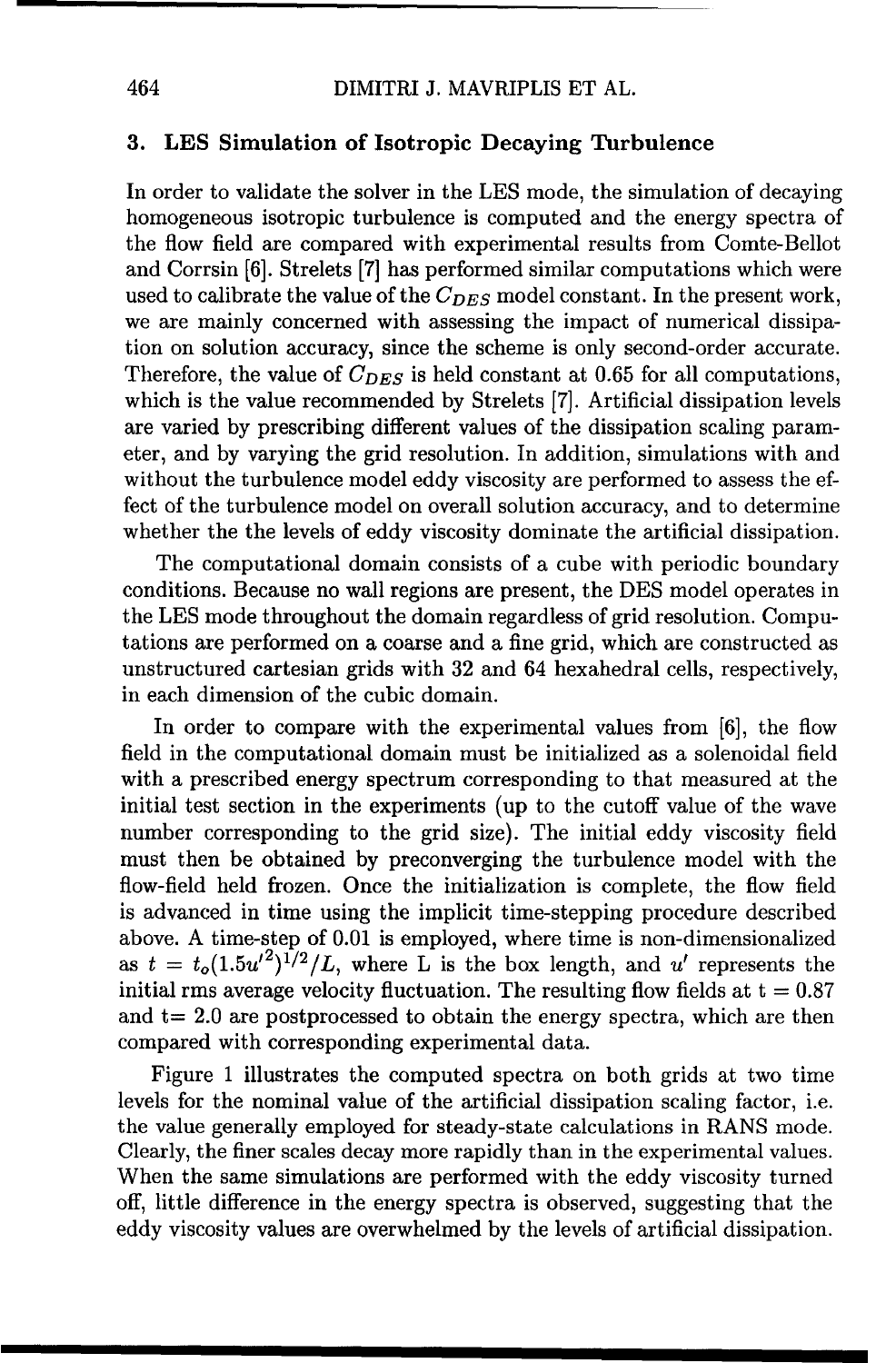In Figure 2, the same computations are performed with a lower scaling of the artificial dissipation terms (0.25 of the nominal value). Substantially better agreement is observed at all scales, although the finest scales are still dissipated faster than in the experimental results. However, reasonably good agreement is obtained up to  $k=10$  for the fine grid, and both grids agree reasonably well at lower wave numbers. When the eddy viscosity is omitted in these cases, agreement with experiment degrades, particularly at the lower wave numbers where the dissipation is lower than observed experimentally.

#### 4. **DES** Flow Over a Sphere

The current solver is applied in DES mode to predict the flow around a sphere. A Mach number of 0.2 was prescribed, while the Reynolds number was set to  $10^4$ , corresponding to the sub-critical regime (laminar boundary layer separation), which is similar to the computations performed in [8], which provides a comparative basis for our results. An unstructured mesh of 767,000 vertices is employed, in a cubic computational domain of 100 sphere diameters in total length. At the surface of the sphere, the normal grid spacing is  $10^{-4}$  sphere diameters.

Two different time-steps of 0.1 and 0.05 are used, where the time-step is non-dimensionalized as shown in equation (1). Four multigrid levels are used, and each physical time-step is solved with 25 multigrid cycles, resulting in a two order of magnitude reduction in the residuals. All runs were performed on a cluster of thirty-two 800 MHz Pentium III PCs, for which the convergence of a physical time-step could be achieved in approximately 6 minutes of wall clock time.

This case has been computed in both DES and URANS mode, using the Spalart-Allmaras turbulence model without modification in the latter case. The time history of the drag coefficient is shown in Figure 3 and reveals important differences between URANS and DES. The mean value of the drag coefficient in both cases is close to the experimentally reported value of 0.40 from Schlichting [9]. However, the URANS simulation appears to damp out most of the oscillations present in the DES run, while the DES runs show a very chaotic oscillatory pattern quite similar to the solutions obtained by Constantinescu et al. [8]. Spectral analysis of the time-dependent drag coefficient history reveals a peak corresponding to a Strouhal number of 0.1 which is not in agreement with the values 0.18 to 0.2 reported experimentally [8]. This may be due to an insufficiently long time history sample, since less than three full periods of this frequency are present in our sample.

In Figure 4, the average surface pressure computed using DES is seen to provide superior agreement with experimental results at Re=165,000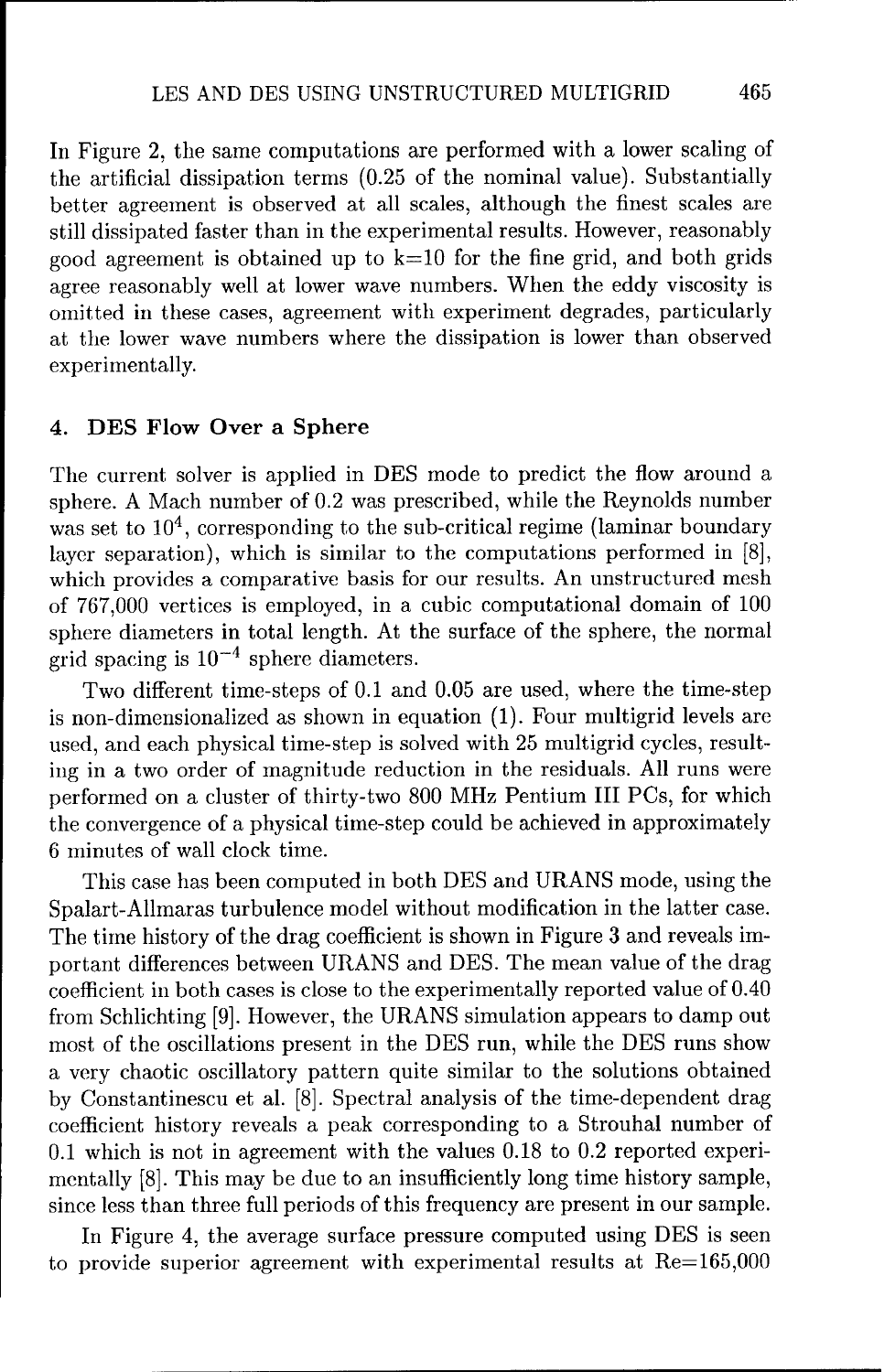reported by Achenbach [10] in the separated region over the URANS results, and are in agreement with the results reported by Constantinescu [8]. The average computed separation angle of  $81^\circ$  in the DES case compares reasonably to experimental vale of 82.5' **.**

#### 5. Conclusions and Further Work

This work prepresents initial efforts at developing and validating a fully implicit parallel LES/DES solver based on unstructured meshes. In the near future, we intend to pursue further validation studies on both basic flows using finer grids and time-steps, and more complex geometries such as flow over bluff body components of aerospace vehicles. Efficiency improvement are also under consideration through the use of higher-order time-stepping procedures and Krylov acceleration methods. This work has been supported by AFOSR under the management of Dr. Len Sakell.

### References

- [1] D. J. Mavriplis and S. Pirzadeh. Large-scale parallel unstructured mesh computations for 3D high-lift analysis. AIAA Journal of Aircraft, 36(6):987-998, 1999.
- [2] J. Pelaez, D. J. Mavriplis, and **0.** Kandil. Unsteady analysis of separated aerodynamic flows using an unstructured multigrid algorithm. AIAA Paper 2001-0860, January 2001.
- [3] D. J. Mavriplis. Multigrid strategies for viscous flow solvers on anisotropic unstructured meshes. Journal of Computational Physics, 145(1):141-165, September 1998.
- [4] P. R. Spalart and **S.** R. Allmaras. A one-equation turbulence model for aerodynamic flows. La Recherche *Adrospatiale,* 1:5-21, 1994.
- [5] P. R. Spalart, W-H. Jou, M. Strelets, and S. R. Allmaras. Comments on the feasibility of LES for wings and on a hybrid RANS/LES approach. Paper presented at the First AFOSR International Conference on DNS and LES, Louisiana Tech University, Ruston, Louisiana, August 1997.
- [6] G. Comte-Bellot and S. Corrsin. Simple Eulerian time correlation of full- and narrowband velocity signals in grid generated isotropic turbulence. Journal *of Fluid Me*chanics, 48(2):273-337, 1971.
- [7] M. Strelets. Detached eddy simulation of massively separated flows. AIAA Paper 2001-0879, January 2001.
- [8] G. S. Constantinescu and K. D. Squires. LES and DES investigations of turbulent flow over a sphere. AIAA Paper 2000-0540, January 2000.
- [9] H. Schlichting. Boundary Layer Theory. McGraw-Hill, New York, USA, 1979. Seventh Edition.
- [10] E. Achenbach. Experiments on the flow past spheres at very high Reynolds numbers. Journal of *Fluid* Mechanics, 54(3):565-575, 1972.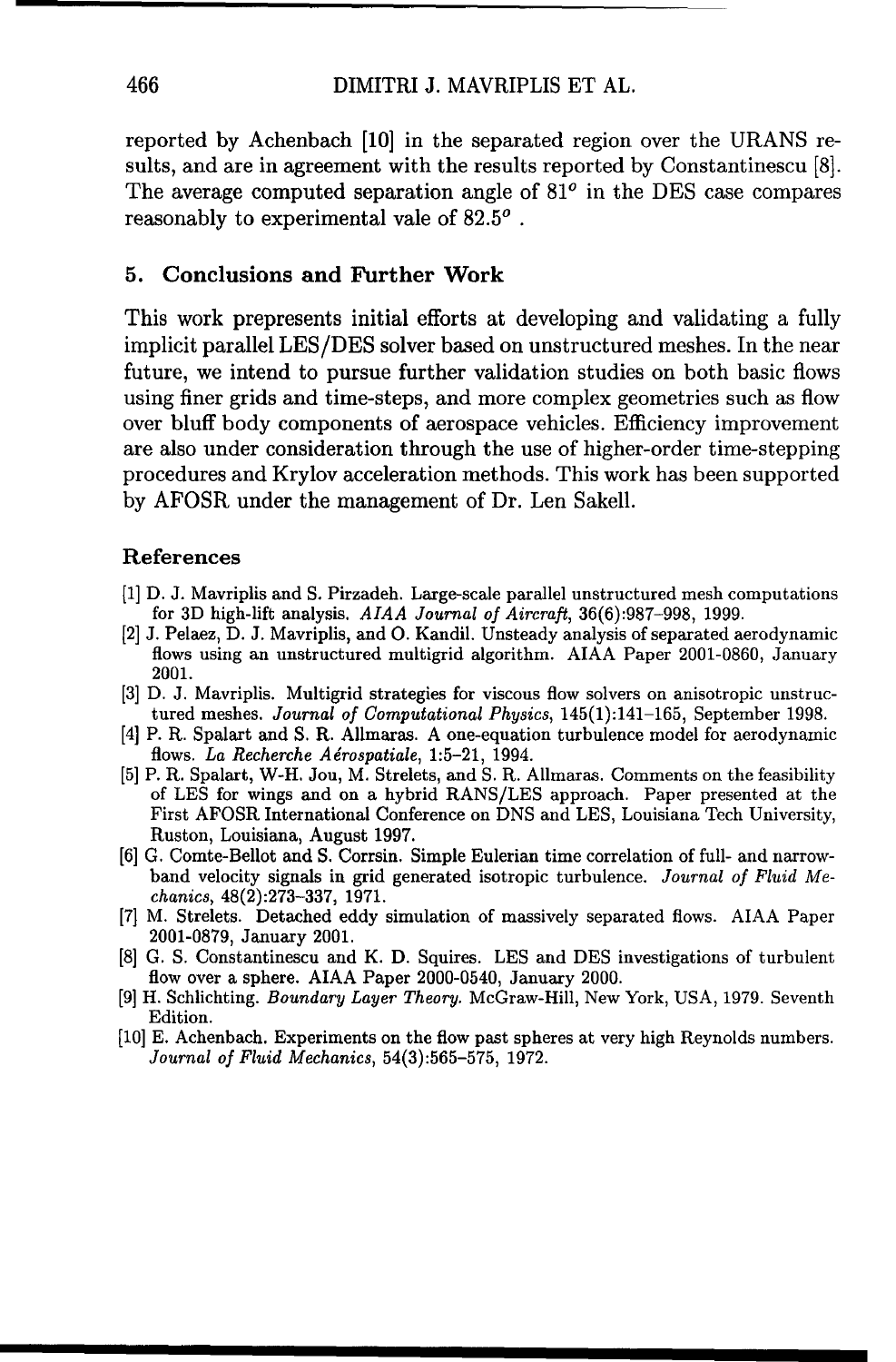TABLE 1. Computed Strouhal Number for Various Grid Sizes and Time Steps for RANS Flow over Circular Cylinder

| Grid Size (points) |         | Time Step = $0.5$ Time Step = $0.25$ Time Step = $0.1$ |         |
|--------------------|---------|--------------------------------------------------------|---------|
| $0.252$ million    | 0.19249 | 0.20304                                                | 0.20833 |
| $0.631$ million    | 0.19379 | 0.20408                                                | 0.20833 |



Figure 1. Comparison of Computed and Measured Energy Spectra for Nominal Artificial Viscosity Levels with Eddy Viscosity (LEFT) and Without Eddy Viscosity (RIGHT)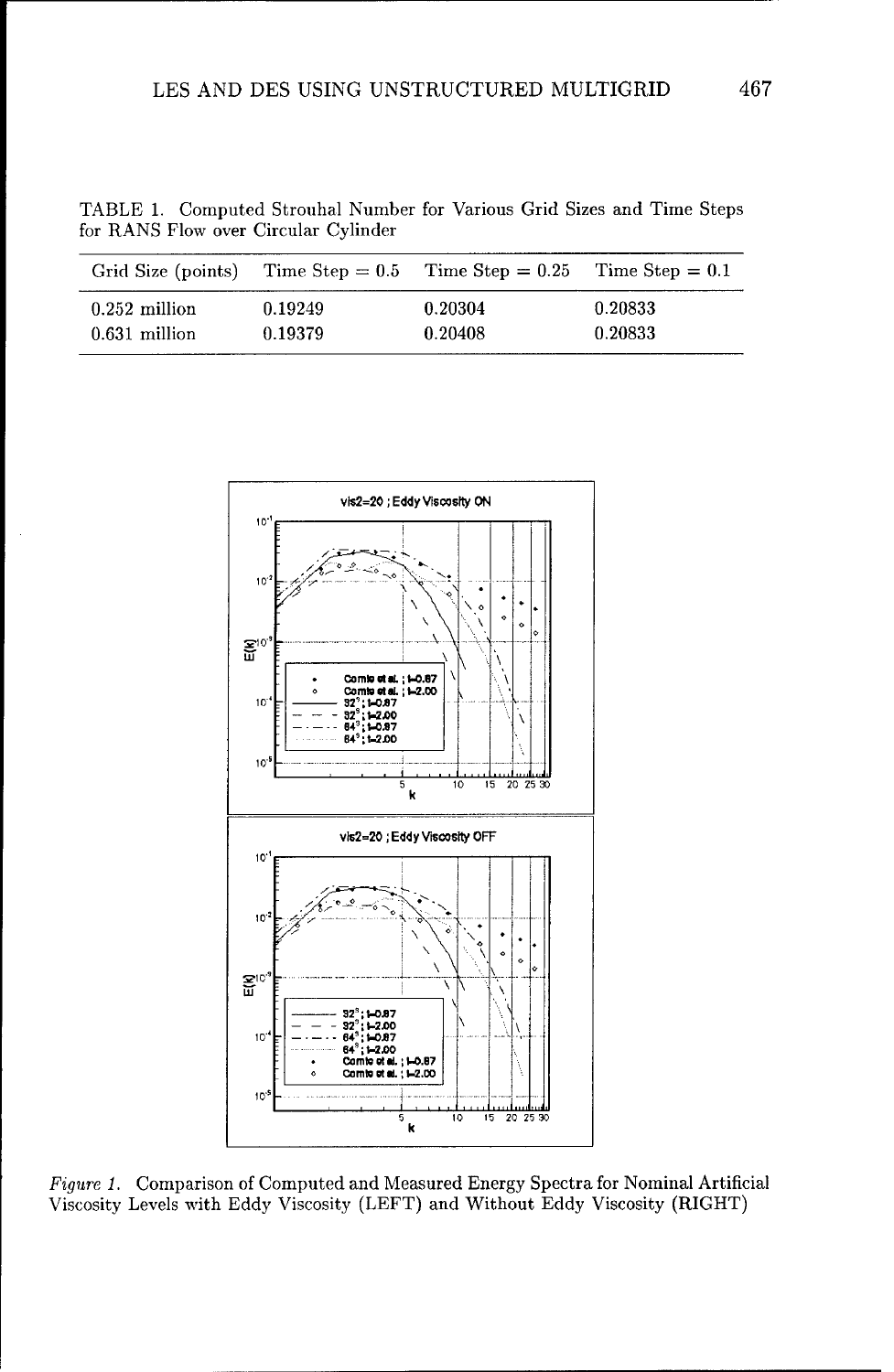

Figure 2. Comparison of Computed and Measured Energy Spectra for Reduced Artificial Viscosity Levels with Eddy Viscosity (LEFT) and Without Eddy Viscosity (RIGHT)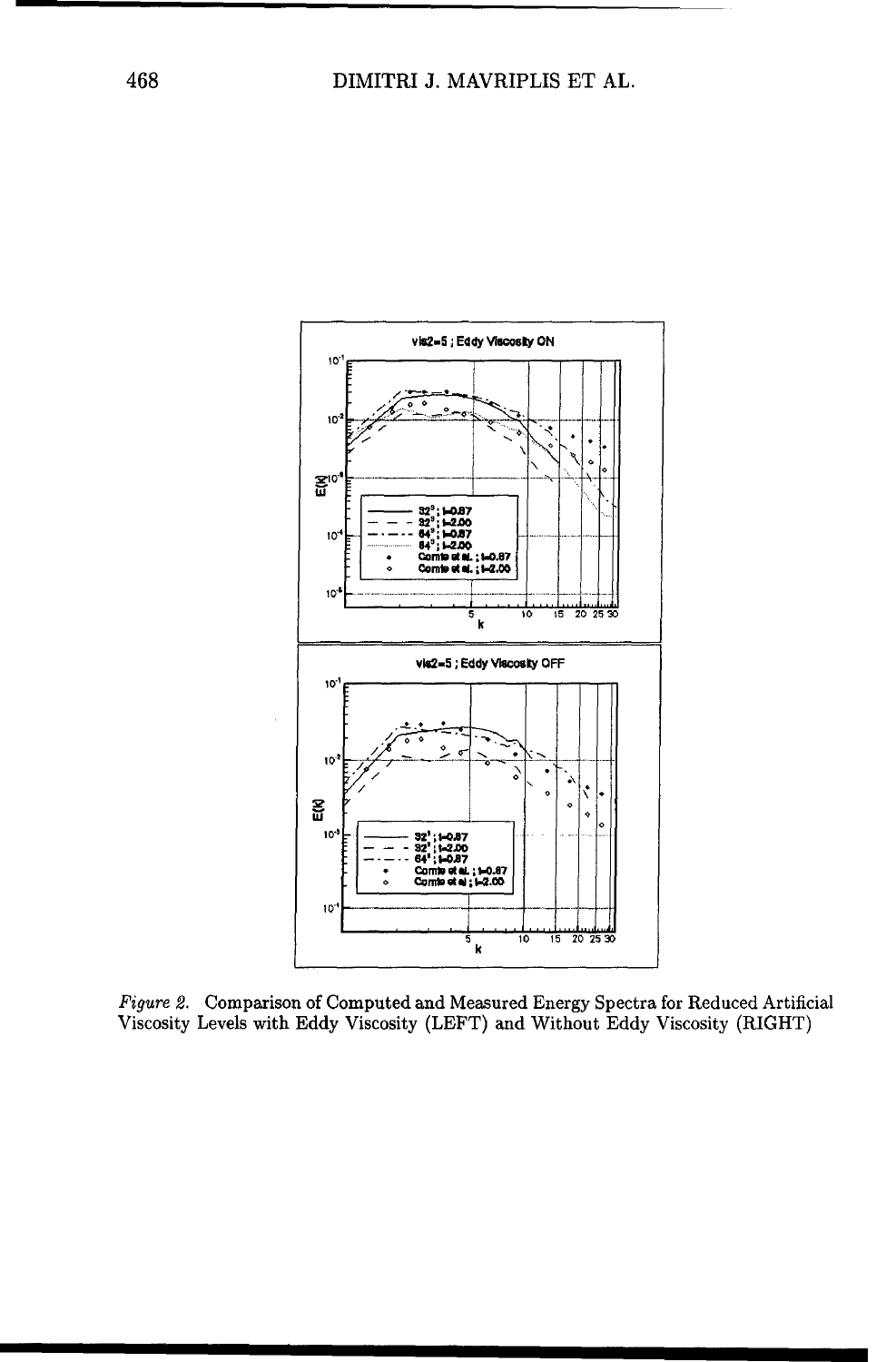

 $Figure~3.$  Comparison of Computed Drag Coefficients for Sphere using DES (LEFT) and URANS (RIGHT)